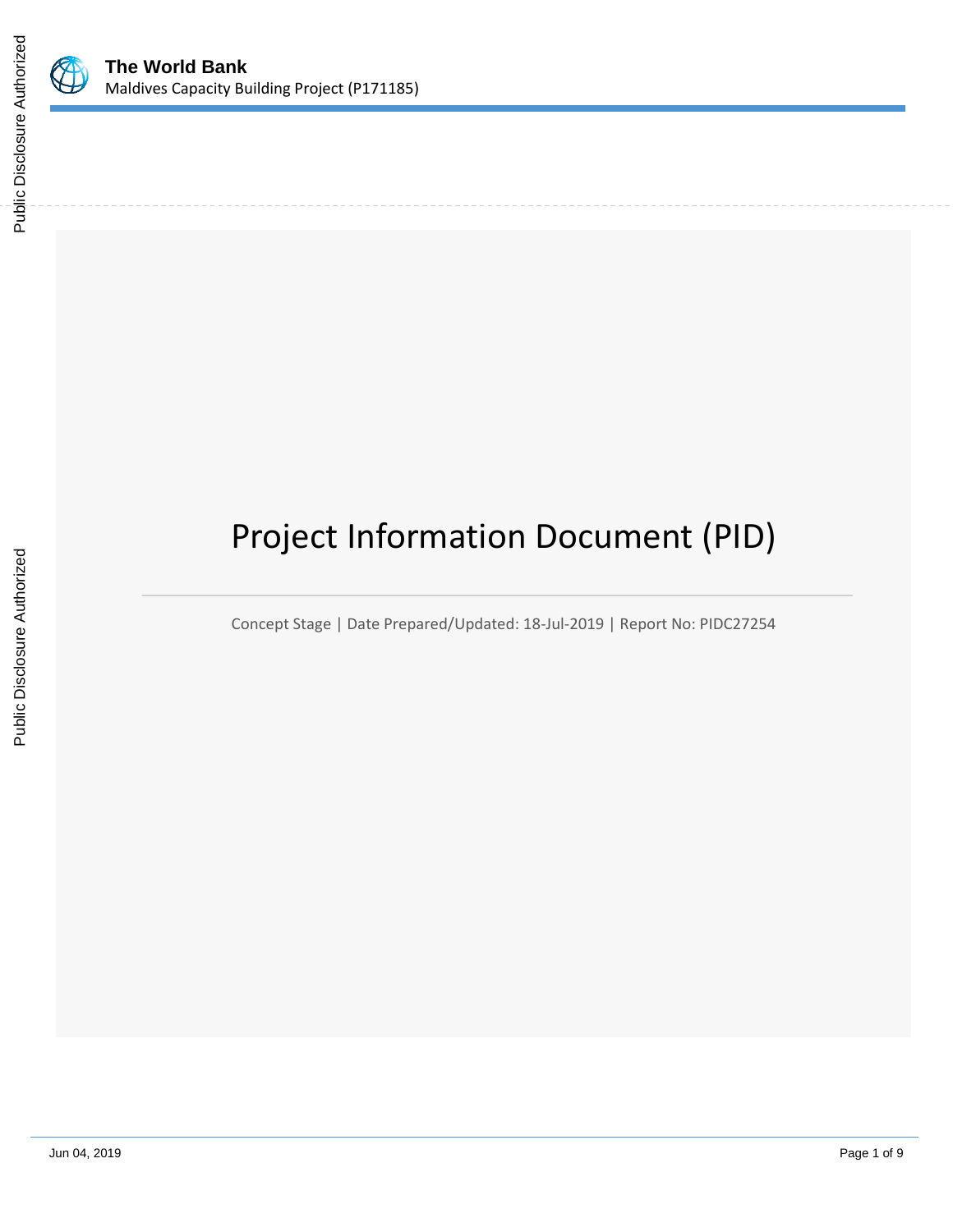

## **BASIC INFORMATION**

## **A. Basic Project Data**

| Country<br><b>Maldives</b>                                         | Project ID<br>P171185                           | Parent Project ID (if any)                                                                                                                       | Project Name<br><b>Maldives Capacity</b><br><b>Building Technical</b><br><b>Assistance Project</b><br>(P171185) |
|--------------------------------------------------------------------|-------------------------------------------------|--------------------------------------------------------------------------------------------------------------------------------------------------|-----------------------------------------------------------------------------------------------------------------|
| Region<br><b>SOUTH ASIA</b>                                        | <b>Estimated Appraisal Date</b><br>Sep 23, 2019 | <b>Estimated Board Date</b><br>Oct 10, 2019                                                                                                      | Practice Area (Lead)<br>Finance,<br>Competitiveness and<br>Innovation                                           |
| <b>Financing Instrument</b><br><b>Investment Project Financing</b> | Borrower(s)<br>The Republic of Maldives         | <b>Implementing Agency</b><br>Ministry of Economic<br>Development, Maldives<br>Monetary Authority,<br>Ministry of Finance,<br>President's Office |                                                                                                                 |

**Proposed Development Objective(s)** 

The development objective is to strengthen the coordination and capacity of selected Government institutions to contribute to improved fiscal management, and business environment.

#### **PROJECT FINANCING DATA (US\$, Millions)**

#### **SUMMARY**

| <b>Total Project Cost</b> | 3.40 |
|---------------------------|------|
| <b>Total Financing</b>    | 3.40 |
| of which IBRD/IDA         | 3.40 |
| <b>Financing Gap</b>      | 0.00 |

## DETAILS

#### **World Bank Group Financing**

| International Development Association (IDA) | 3.40 |
|---------------------------------------------|------|
| <b>IDA</b> Credit                           | 3.40 |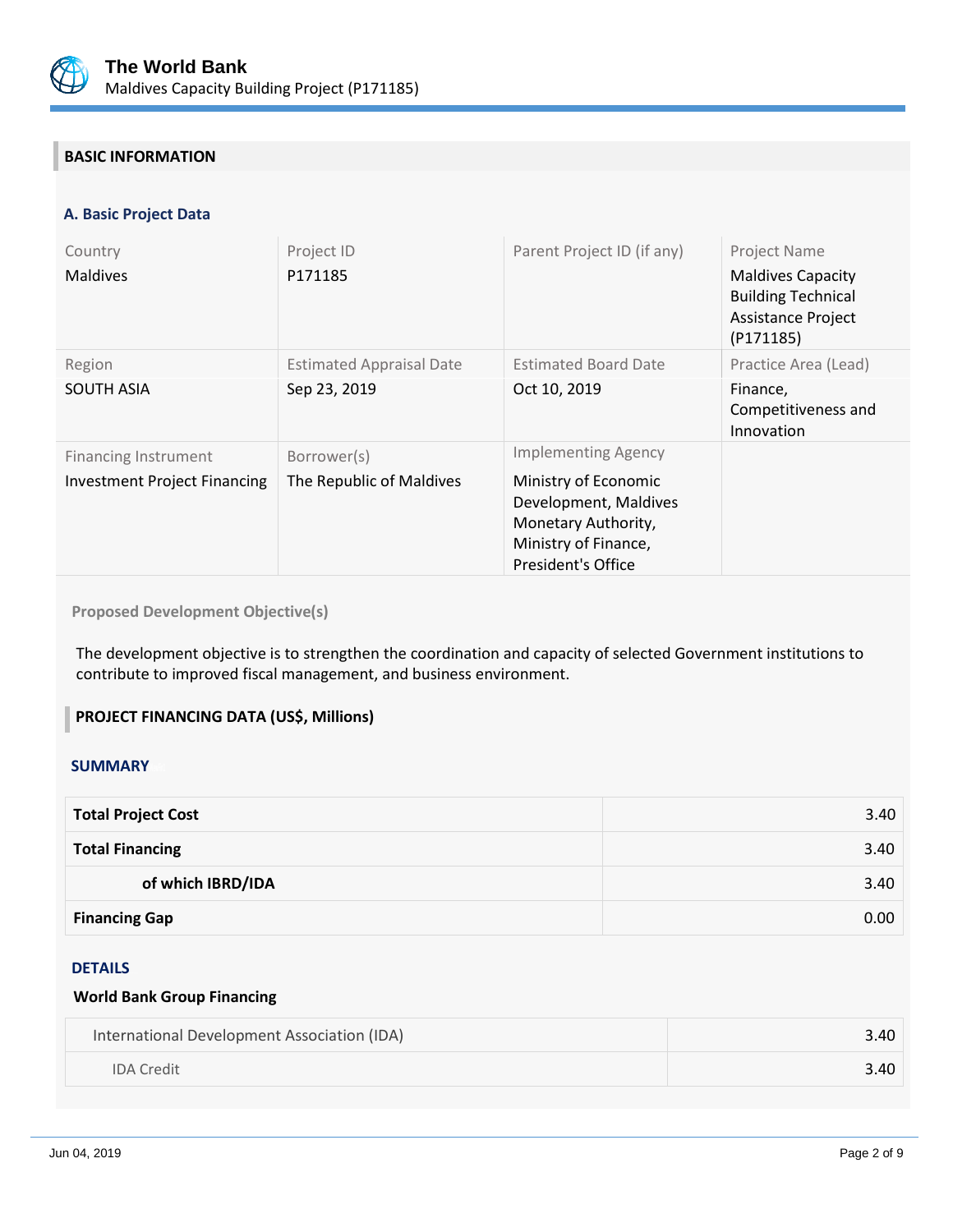

Environmental and Social Risk Classification Concept Review Decision

Low Low Track I-The review did authorize the preparation to  $\vert$  Track I-The review did authorize the preparation to continue

Other Decision (as needed)

## **B. Introduction and Context**

#### Country Context

Growth in Maldives is narrowly driven by the high-end tourism sector (gross value added of 23% in 2017) which is highly volatile. Real GDP growth over the past 5 years averaged at 6.3% supported by a mammoth government-led infrastructure investment program and it is expected to gradually decline to 5% over the medium term. The country has been experiencing persistent fiscal (3% GDP) and current account deficits (20% GDP); accumulation of domestic (43% GDP) and external (29% GDP) debts; and weak foreign reserves (2.7 months of import cover) as a result of narrow economic diversification and inward-looking policies coupled with the burden of infrastructure-heavy imports.

Maldives' financial system is shallow, dominated by banks and state ownership and serves primarily the government and the larger resorts (private credit to GDP fell from 56% in 2008 to 33% in 2017). Therefore, development of the financial sector would help Maldives invigorate its weak Small and Medium Enterprises (SME) sector, diversify the economy, boost job creation and social inclusion and help manage economic and social risks. On the other hand, extremely dispersed population across small islands and the congested capital city of Male has led to a high cost of service delivery, increased vulnerability to the impact of climate change, and difficulty in creating jobs that match youth aspirations (youth unemployment is at 15.3%).

Furthermore, there is no evidence to substantiate institutional discrimination along gender lines in access to education and health, yet, there are large gender disparities visible in labor market outcomes (Women on average earn less than their male counterparts, a 2016 survey relayed the gender pay gap for employees stood at 20%). Additionally, Government health spending at 7% of GDP (17% of total government expenditure) is a major contributor to the country's challenging fiscal environment. Maldives' healthcare system has improved albeit at a much higher cost than middle-income and smallisland comparator countries.

Even though the country has achieved gender parity in health and education outcomes, disaggregation of national level data demonstrates that girls are at a disadvantage in poorer, rural areas. In fact, rural girls are almost 60% more likely than rural boys to be neither in school nor working. Educational opportunities on remote islands are scarce and parents are often resistant to sending girls to Male for educational opportunities. Similarly, for access to sexual and reproductive health and maternal health care, smaller populations in the outer atolls suffer from a disparity in access to and the quality of care (UNFPA 2018). To address this inequality, GoM will need to leverage disaggregated data to ensure resources and policies are appropriately applied to ensure geographic equity.

Maldives has made excellent progress in terms of social protection infrastructure under the National Social Protection Agency (NSPA). However, the country's social protection policy needs formalization by way of a national social protection strategy covering Aasandha, unemployment insurance, and disability and local service delivery, which would support to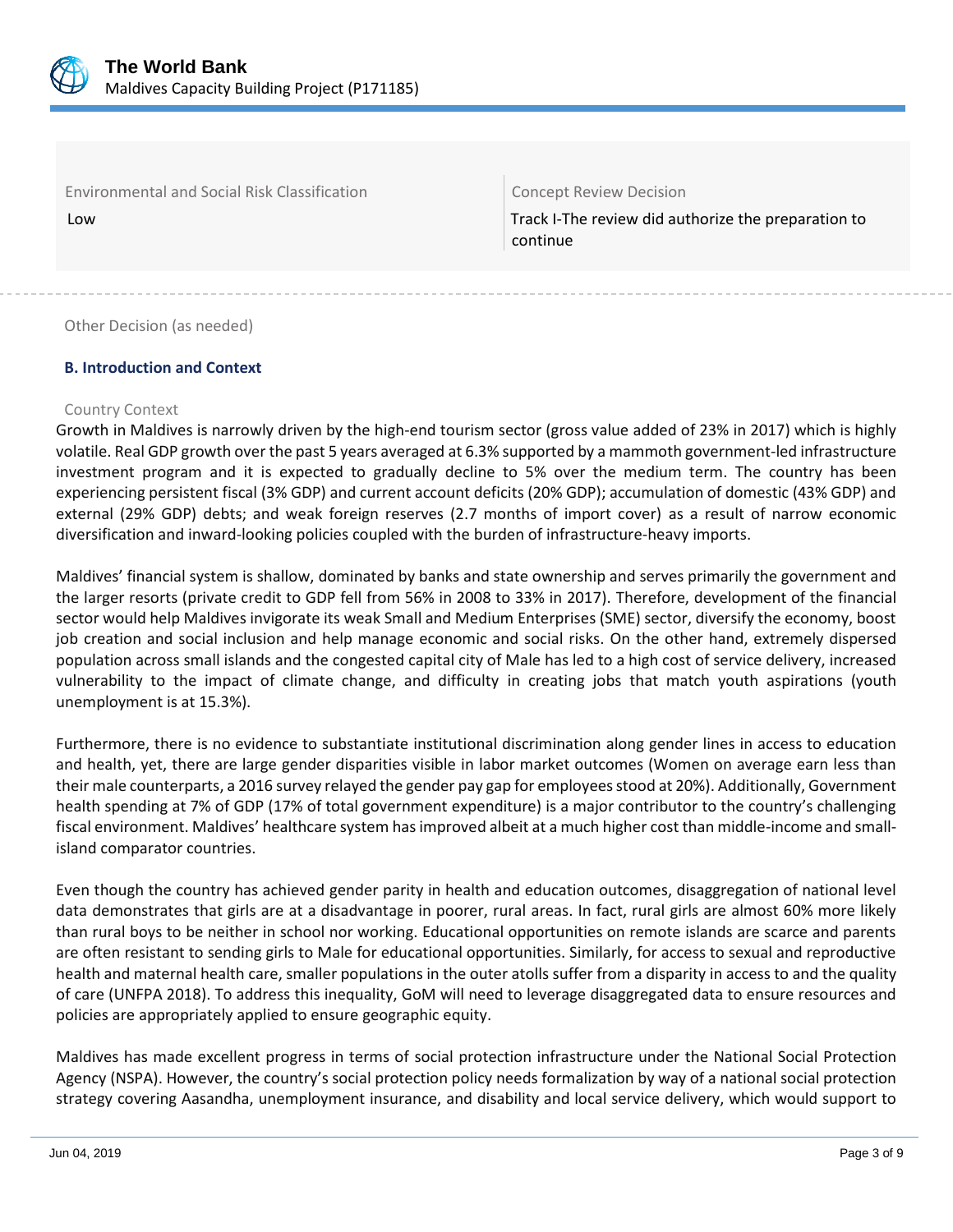

rationalize costs (especially for subsidies in the longer run).

The new Government that came in to power in late 2018 envisages to decentralize service delivery to the City Councils by transferring power and assets over the next five years to develop islands. For this purpose, the Government is in the process of articulating a Strategic Action Plan integrating an M&E framework to improve transparency, accountability and to foster a culture of service delivery.

#### Sectoral and Institutional Context

**Rising fiscal vulnerabilities need rebalancing:** One key challenge for the Maldives is to strike an appropriate balance between making large investments needed to close existing infrastructure gaps potentially allowing to boost tourism, increase resilience to climate change, ease constraints in service delivery and managing the rapid accumulation of public debt. As a result, there is a need to finance large debt volumes. Hence, fiscal adjustments are needed to restore fiscal and debt sustainability. Proceeds from the airport development fee are being accumulated in the Sovereign Development Fund (SDF)- these are expected to suffice to meet the debt repayment obligations coming due in 2022 (USD 250 million sovereign bond) and in 2023 (USD 100 million sovereign bond).

**SOE Governance will be critical for socio-economic development**: Maldives is currently undergoing a multi-pronged governance transition to consolidate its young democracy covering (i) the strengthening of integrity/anti-corruption/ oversight and accountability of institutions such as Parliament, local councils, the auditor general, the anti-corruption commission; (ii) the reform of the justice system; and (iii) local governance and decentralization. The Government is committed to a more open, transparent and inclusive mode of governance. The core pillars are (i) fiscal transparency, (ii) right to information (RTI), (iii) public disclosure of assets and (iv) citizen participation. While Maldives has an RTI regime its implementation is weak. Greater public participation is a key priority for the Government, who has announced a law on public petitions.

SoEs in Maldives play a critical role in the country's socio-economic development, by: (i) developing critical transport and network infrastructure; (ii) providing back bone services for the entire economy; (iii) providing essential public services on which citizens depend on, in particular the poor and the vulnerable. SOEs are also a significant component of Maldives' economy (revenues at 50 % of GDP, 20 000 employees which is 18.5% of the country's total workforce and 44% of employment within the public sector). SOEs represent an increasing fiscal risk (the public sector debt to GDP is 72%). The Government aims to strengthen the oversight of SoEs and their performance monitoring and evaluation in a participatory manner using user feedback.

**The financial sector is fragmented, especially when it comes to supporting SMEs:** Persistently shallow financial market without diversification or investment opportunities; private credit growth on limited avenues (Private Credit to GDP reduced from 56% in 2008 to 33% in 2017); pricing and risk management in the market is purely based on judgment with policy rates having little effect, which has led to inefficiencies impacting SME borrowing. On the other hand, a highly concentrated small banking sector dominated by State ownership (BML – 48% banking assets) primarily serves the State and corporates. Even though banks are profitable and adequately capitalized, non-performing loan ratios are on the rise (11% in 2017) with larger exposure to the construction sector. Overall, financing to the private sector has been lower than the pace of economic growth. Lack of competition among banks, pricing insensitivities to policy rates, and high collateralization requirements have created huge cost inefficiencies which rendered most new projects unviable and poses significant obstacles to inclusive growth-especially to SMEs and new entrepreneurs. Maldives has made progress towards improving access to finance by establishing a mobile wallet system and continues to promote the digital finance agenda. However, critical changes to the legal and regulatory framework are needed to leverage technology and fintech options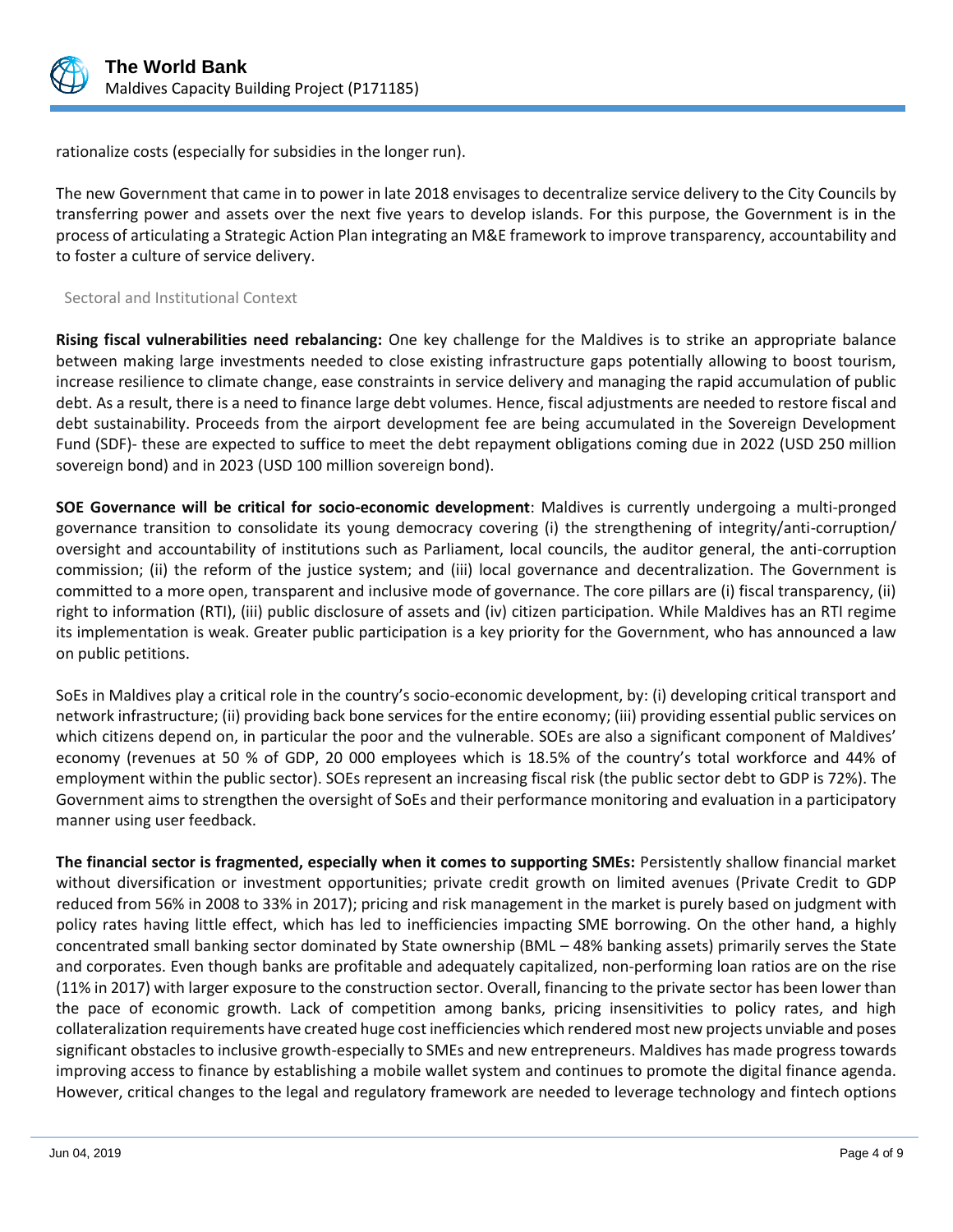

to enhance inclusion and link to markets.

**The business environment is challenging for SMEs**: even though Maldives records high FDI inflows, SMEs and new entrepreneursface a challenging environment. Maldives pursues an open policy for foreign investments. Tourism attracts the most FDI, followed by the transportation and telecommunications sectors. In 2017, Maldives recorded the highest inflow of FDI among Small Island Developing States at USD 517 million. However, SMEs face many constraints as highlighted by Doing Business (DB). The country's ranking continued to stagnate as business regulation reform has historically not been a priority (Maldives ranked 139 in DB2019 down from 136 in 2018) and Maldives ranks the lowest against regional peers such as Sri Lanka, Nepal and India. A key priority is to identify a well-defined program of institutional and legal reforms to address the areas where Maldives is lagging behind.

#### Relationship to CPF

The proposed project would support the following two broad engagement areas of the Maldives **Revised CPF**:

- (i) Pillar 1: Promoting economic opportunities for Maldivians This project aims to simplify business regulation, enhance financial stability and inclusion based on the 2016 FSAP findings. This will be achieved via support for legislative reforms and the institutional framework.
- (ii) Pillar 3: Strengthening Fiscal Sustainability This project aims to use data to enhance fiscal management and ensure that the planning function of government is underpinned by solid evidence. This will be achieved by building capacity to use evidence for the design, monitoring and evaluation of government initiatives.

#### **C. Proposed Development Objective(s)**

The development objective is to strengthen the coordination and capacity of selected Government institutions to contribute to improved macro fiscal management, and business environment.

*The selected government institutions include*: Ministry of Finance (MoF), Maldives Monetary Authority (MMA), Ministry of National Planning and Infrastructure (MoNP), Ministry of Economic Development (MoED), and the President's Office (PO).

Key Results (From PCN)

- 1. National Drug Financing Strategy adopted
- 2. National Social Protection Strategy adopted
- 3. Government open M&E framework has been developed and "operational" for selected areas (in use for xx months)
- 4. Submission of Insolvency law to the Parliament
- 5. Growth in e-transactions (as measured by # of businesses)

#### **D. Concept Description**

#### **Component 1: Enhancing Evidence for Fiscal Management and the Planning**

This component aims to use data to enhance fiscal management and ensure that the planning function of government is underpinned by solid evidence. This will be achieved by building capacity to use evidence for the design of monitoring and evaluation of government initiatives as well as developing strategy on key human development areas (Health and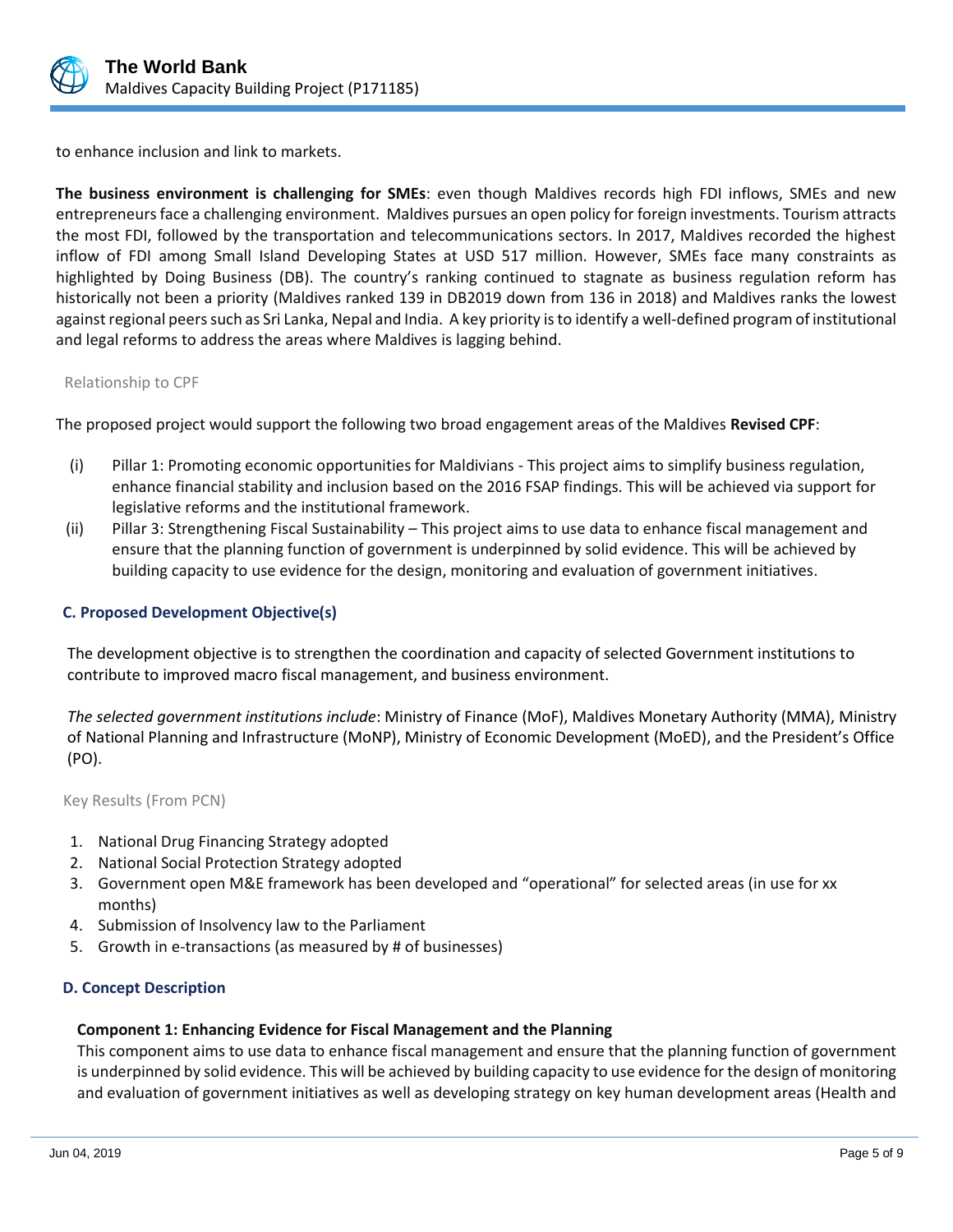

Social Protection). Priority activities include:

- (i) **Supporting the Strategic Action Plan:** in-depth analysis of modernization of public sector salaries and recruitment policies;
- (ii) **M&E policy** with simple open source web-based information system, and capacity building for M&E champions;
- (i) **Developing a National Health Financing Strategy**; (ii) drug (pricing) purchasing by Aasandha and State Trading Organization (STO), (ii) Road map/implementation options for hospital management systems, (iii) designing a reconfigured service delivery model with a greater focus on primary care in the atolls.
- (i) **Developing a National Social Protection Strategy** to formalize Aasandha, unemployment insurance, disability and local service delivery, to rationalize costs (especially for subsidies in the long run); and (ii) update the targeting methodology for the Maldives National Social Protection Agency (NSPA) programs.
- **Strengthen the national statistical system of the Maldives**: (i) assessment of existing data and a review of the statistical Act; (ii) strengthening of data management (collate, organize, and dissemination of data).

*Gender Cross Cutting Pillar***:** Expenditure Analysis on the Health, Education, and Social Protection sectors: i) Targeting women/ key gender issues or gaps that have already been identified; ii) Examining whether benefits intended for women are being shared equitably across Male and other atolls; iii) Identifying key priorities for next budget; and (iv) analyse the gender wage gap and propose recommendations.

## **Component 2: Supporting Policy, Legislative Reforms and Strengthening Institutional Framework:**

This component aims to simplify the legal and regulatory framework affecting businesses and enhance financial stability and inclusion, thereby strengthening the overall business environment. This will be achieved through supporting both legislative and institutional reforms. Priority activities include:

- **Business Environment Simplification**: Formulation of a comprehensive legal regime for bankruptcy and insolvency including insolvency law, regulations and institutional capacity building
- **Payment System Reforms**: Assessment on Integration of Central Depository System with the payments system in order to develop the secondary market for government securities;
- **Developing the Legal and Institutional Framework of Anti-Money Laundering/Countering the Financing of Terrorism (AML/CFT) of the Maldives:** Capacity building for Financial Intelligence Unit (FIU), MMA and other relevant institutions based on a road map being developed.
- **Institutionalization of Sovereign Development Fund Co (SDF):** Institutionalize effective SDF management mechanism based on transparent governance structure and proper accountability mechanisms including drafting of legal instruments.

*Gender Cross Cutting Pillar***:** Digital Finance Inclusion study: Examining specific barriers to Maldivian women accessing digital finance and proposed recommendations for policies and programs.

*Note: Financial stability and inclusion activities are based on the 2016 FSAP findings.*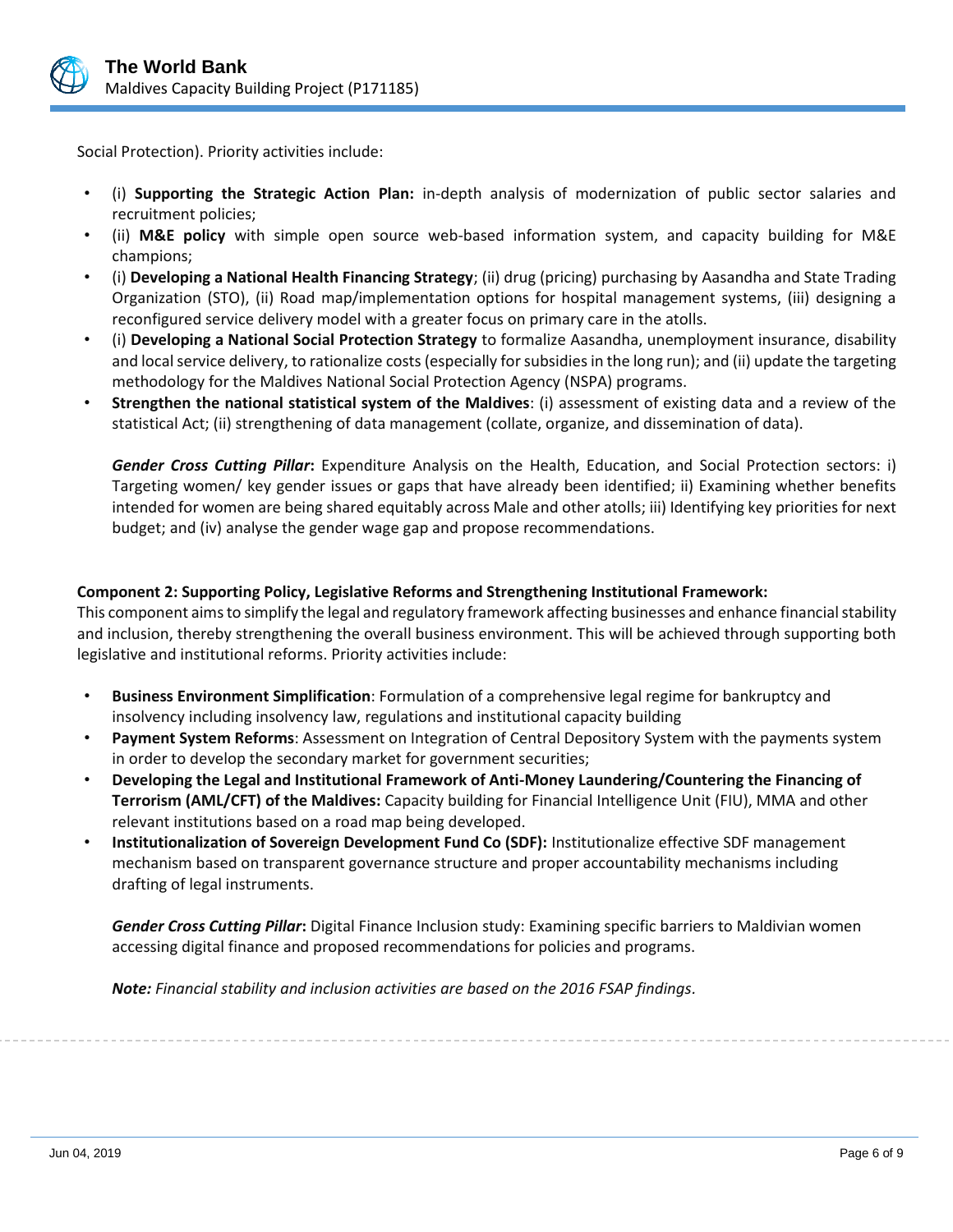

| Legal Operational Policies                  | Triggered? |
|---------------------------------------------|------------|
| Projects on International Waterways OP 7.50 | No.        |
| Projects in Disputed Areas OP 7.60          | No.        |

Summary of Screening of Environmental and Social Risks and Impacts

The project is classified to have low environmental and social risks at the concept stage, after considering, in an integrated manner, the risks and impacts of the project, the location, intended scale, and the magnitude of potential impacts at the preparatory stage. The project will finance technical assessment and capacity building interventions that will support the formulation of policies, plans, and strategies that are focused on enhancing management and service delivery activities that have low risks to the human and natural environment. No physical interventions or studies focused on the delivery of infrastructure, such as feasibility assessments, will be undertaken under project financing nor will it involve construction or interventions that involve physical interventions to the environment to be undertaken via the use of project financing. Institutional strengthening activities proposed under the project will not include the purchasing and/or replacement of IT hardware and will instead support web and cloud-based solutions. The TA will consider a more decentralized and technology-based service delivery model such as service delivery capacity in the atolls and proposed innovations such as telemedicine and a hub and spoke model whereby specialists from Male visiting atolls on fixed days could be identified. The nature of the activities of these TAs will be assessed further during project preparation to understand if there will be any resulting impacts associated with implementation of the new service delivery model to be established.

Instead, the project will be used as an opportunity to build government capacity for integrating social issues into their work. Further, to enhance gender equity and social inclusion of the reforms, the project will support: Gender based expenditure analysis on the Health, Education, and Social Protection sectors; and Digital Finance Inclusion study, which are envisaged to have positive social impacts.

**Note** To view the Environmental and Social Risks and Impacts, please refer to the Concept Stage ESRS Document**.**

#### **CONTACT POINT**

#### **World Bank**

Anoma Kulathunga Senior Financial Sector Specialist

#### **Borrower/Client/Recipient**

The Republic of Maldives Ibrahim Ameer Minister of Finance dmd@finance.gov.mv

#### **Implementing Agencies**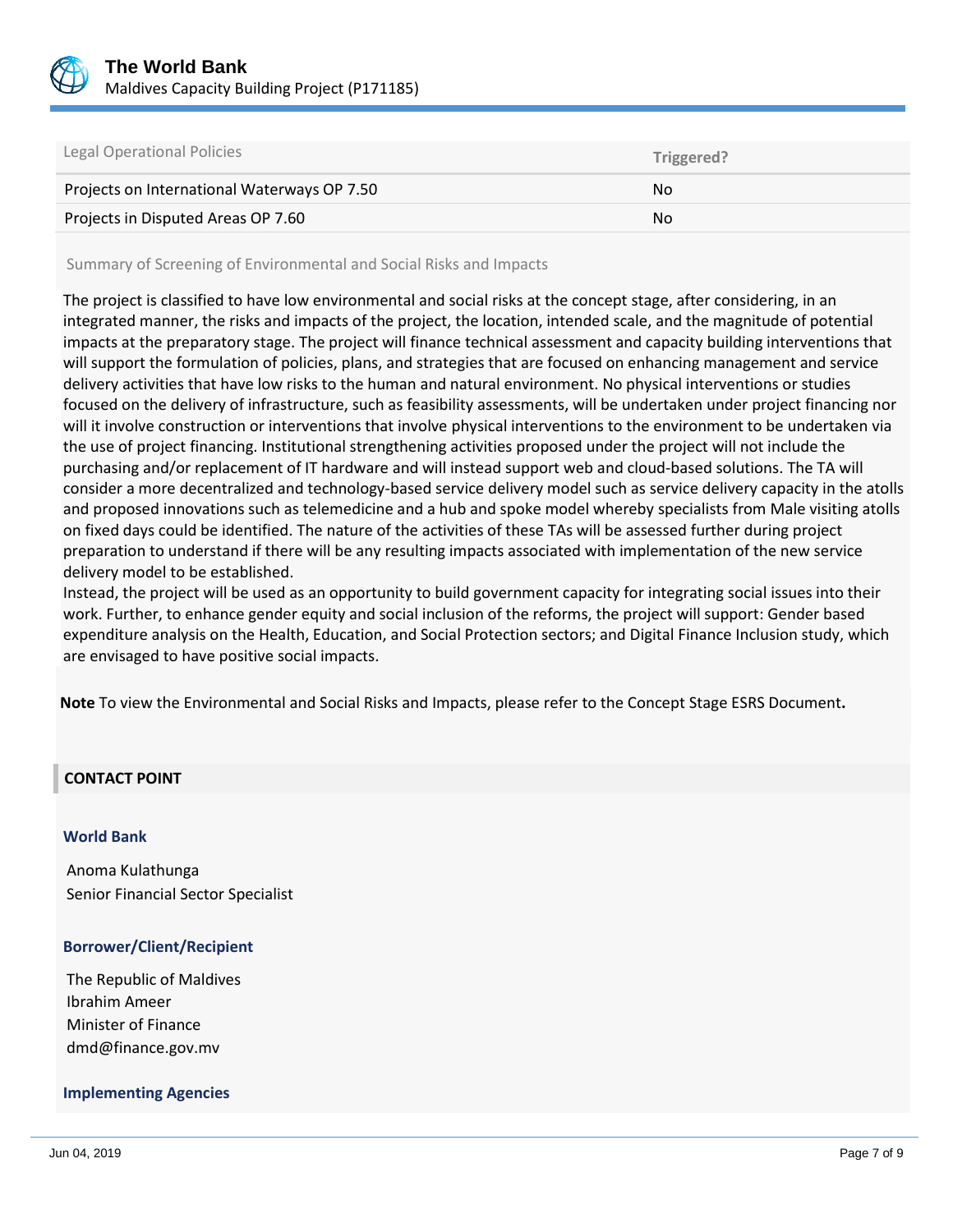

Ministry of Economic Development Neeza Imad State Minister for Economic Development neeza.imad@trade.gov.mv

Maldives Monetary Authority Ahmed Naseer Governor ahmed.naseer@mma.gov.mv

Ministry of Finance Ibrahim Ameer Minister of Finance dmd@finance.gov.mv

President's Office Aminath Shauna Secretary - Policy aminath.shaun@po.gov.mv

## **FOR MORE INFORMATION CONTACT**

The World Bank 1818 H Street, NW Washington, D.C. 20433 Telephone: (202) 473-1000 Web:<http://www.worldbank.org/projects>

## **APPROVAL**

Task Team Leader(s): Anoma Kulathunga

#### **Approved By**

| <b>Environmental and Social Standards</b> |  |
|-------------------------------------------|--|
| Advisor:                                  |  |
| Practice Manager/Manager:                 |  |
| <b>Country Director:</b>                  |  |
|                                           |  |